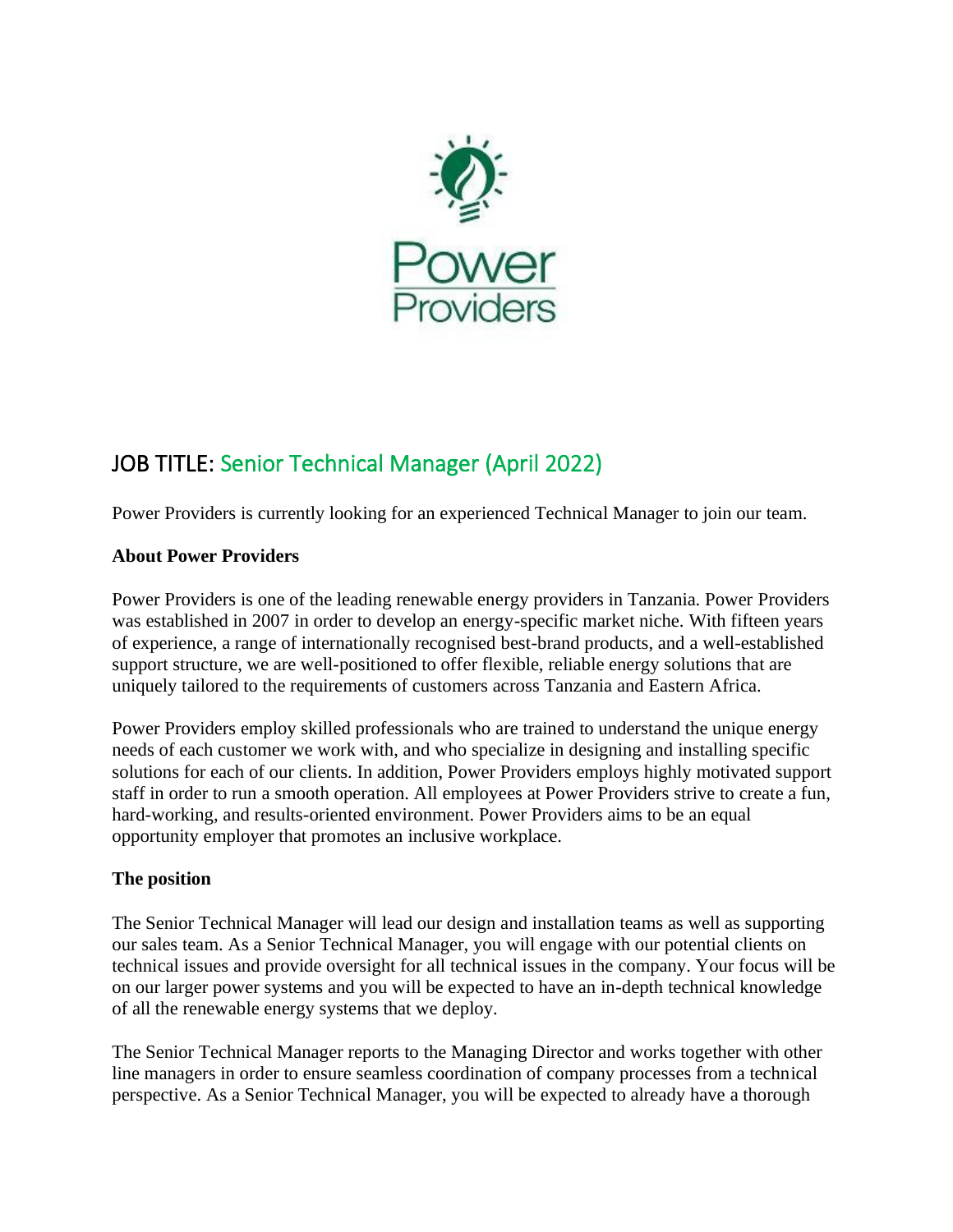understanding of the design and technical details required for the installation of a broad range of renewable energy systems..

### **Requirements**

Power Providers is looking for a Senior Technical Manager with in depth, hands on experience in the design and installation of off-grid solar power systems and at least the following qualifications:

- At least 10 years of experience in the design and installation of commercial-scale off-grid solar power systems
- At least a Bachelor of Science Degree in Electrical Engineering or similar
- Working experience in a range of renewable energy solutions preferred
- Able to report digitally in a structured, disciplined and timely manner
- A driving license
- Proven experience in at least 2 of the following fields
	- o Generator installation & maintenance
	- o Solar water pumping
	- $\circ$  Solar water heating both thermosyphon and PV.
	- o Battery back/UPS Systems
- Experience with solar design software
- An ability to work precisely, quickly, and with focus
- Excellent computer skills
- Good knowledge and skills in Microsoft Excel / Microsoft Word
- Good spoken and written English

### **Benefits**

The package which Power Providers offer includes:

- a salary in line with your qualifications and experience
- working in an enthusiastic, driven, and inspiring work environment
- lunch and medical cover

### **Application**

Applicants are invited to submit their application by completing the following two steps:

- 1) Fill out the application form which is accessible by clicking on the following link: [https://docs.google.com/forms/d/e/1FAIpQLSeHp9\\_xzbTxWbuASQAAI5dqVzWfnddMkQws1IAL](https://docs.google.com/forms/d/e/1FAIpQLSeHp9_xzbTxWbuASQAAI5dqVzWfnddMkQws1IAL8vdooHw76w/viewform) [8vdooHw76w/viewform](https://docs.google.com/forms/d/e/1FAIpQLSeHp9_xzbTxWbuASQAAI5dqVzWfnddMkQws1IAL8vdooHw76w/viewform)
- 2) Send an email to [info@powerproviders.co.tz](mailto:info@powerproviders.co.tz) with the subject "**Application Senior Technical Manager**". In your email please attach:
	- o Curriculum Vitae
	- o Cover Letter